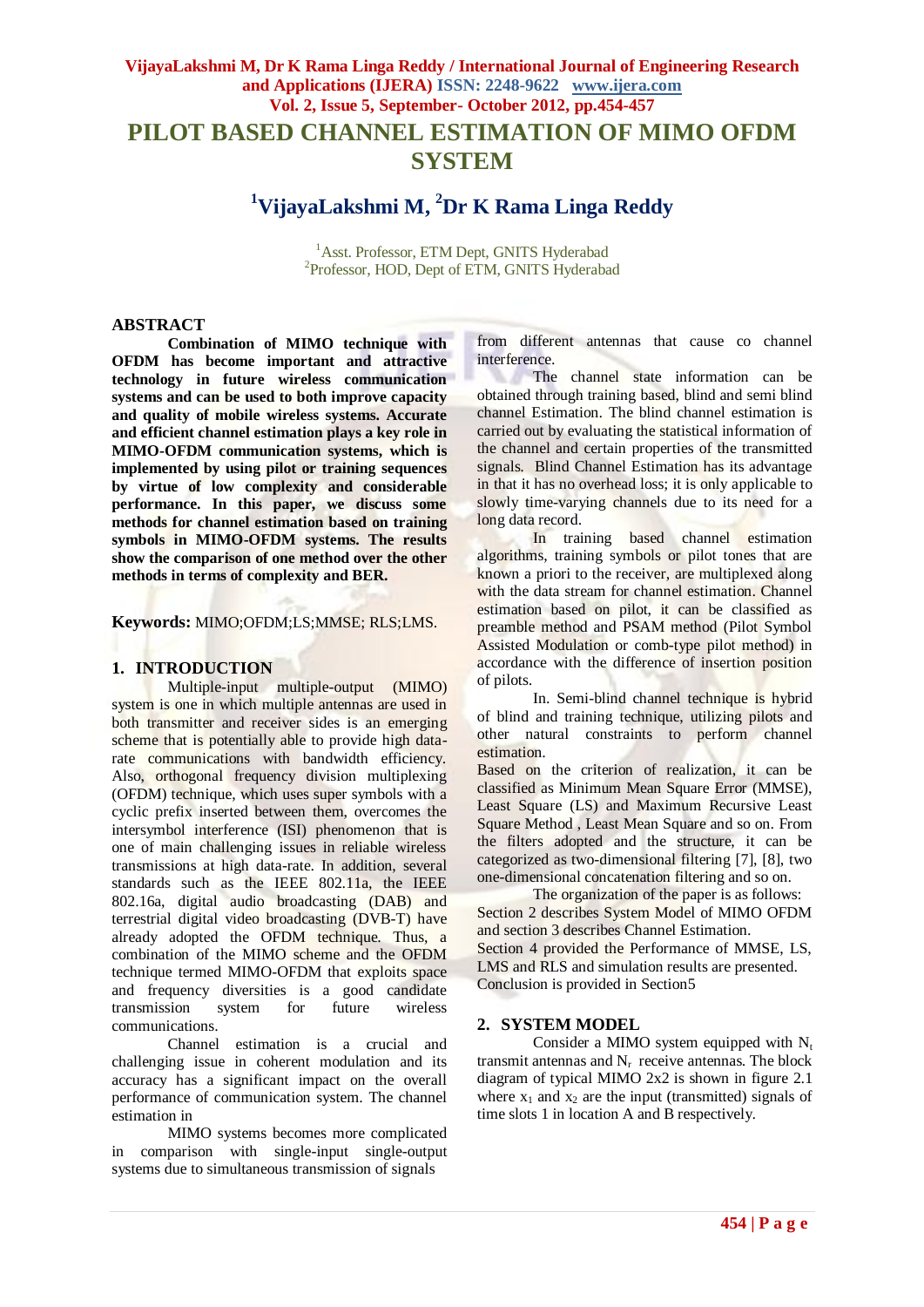## **VijayaLakshmi M, Dr K Rama Linga Reddy / International Journal of Engineering Research and Applications (IJERA) ISSN: 2248-9622 www.ijera.com Vol. 2, Issue 5, September- October 2012, pp.454-457**

Fig.2.1 General Architecture of a MIMO 2x2:



The  $x'_1$  and  $x'_2$  are associated input signals of timeslot 2.

It is assumed that the channel coherence bandwidth is larger than the transmitted signal bandwidth, so that the channel can be considered as narrow band or flat fading. Further more the channel is assumed to be stationary during the communication process of a block hence by assuming the block the Rayleigh fading model for flat MIMO channels, the channel response is fixed within one block and it changes from one block to another randomly. During the training period the received signal in such a system can be written in the matrix form as  $Y = HX + N$ 

Where Y,X,N are complex  $N_R$  –vector of received signal on the  $N_R$  receive antennas. The possibly complex  $N_T$  – vector of transmitted signals on the  $N_T$  transmit antennas and the complex  $N_R$  vector of additive receiver noise respectively. The elements of the noise matrix are complex Gaussian random variables with zero mean and  $\sigma_n^2$  variance and the correlation matrix of N is given by

 $R_N = E{N^H N} = \sigma_n^2 N_R I_{Np}$ 

Where  $N_P$  is the number of transmitted training symbols by each transmitter antenna. The matrix H in the model 1is  $N_R$  X  $N_T$  matrix of complex fading coefficients. The (m-th, n-th) element of the matrix H denoted by  $h_{m,n}$  represents the fading coefficient value between the m-th receiver antenna and the n-th transmitter antenna. Assume that MIMO system has an equal number of transmit and receive antennas. The elements of H and noise matrix are independent of each other. For estimating the channel matrix  $N_p \ge N_t$  training symbols are to be transmitted by each transmitter antenna. The function of a channel estimation algorithm is to recover the channel matrix H based on the knowledge of Y and X.

From the figure 1, the received signals in locations C and D are as follows:

 $Y_{n1} = h_{11}x_1 + h_{21}x_2 + n_1$  $Y_{n2} = h_{12}x_1 + h_{22}x_2 + n_2$  $Y'_{n1} = h_{11}x'_{1} + h_{21}x'_{2} + n'_{1}$   $Y'_{n2} = h_{12}x'_{1} + h_{22}x'_{2} + n'_{2}$ 

where  $Y_{n1}$  and  $Y_{n2}$  are the output signals of time slot 1in locations C and D respectively.

 $Y'_{n1}$  and  $Y'_{n2}$  are associated output signals of time slot 2.  $n_1$ ,  $n_2$ ,  $n'_1$ ,  $n'_2$  are independent additive white Gaussian noises.

#### **3. CHANNEL ESTIMATION**

Based on those assumptions such as perfect synchronization and block fading, we end up with a compact and simple signal model for both the single antenna OFDM and MIMO-OFDM systems. In training based channel estimation algorithms, training symbols or pilot tones that are known to the receiver, are multiplexed along with the data stream for channel estimation. The idea behind these methods is to exploit knowledge of transmitted pilot symbols at the receiver to estimate the channel.

For a block fading channel, where the channel is constant over a few OFDM symbols, the pilots are transmitted on all subcarriers in periodic intervals of OFDM blocks. This type of pilot arrangement, depicted in Fig.  $3(a)$ , is called the block type arrangement. For a fast fading channel, where the channel changes between adjacent OFDM symbols, the pilots are transmitted at all times but with an even spacing on the subcarriers, representing a comb type pilot placement, Fig. 3(b) The channel estimates from the pilot subcarriers are interpolated to estimate the channel at the data subcarriers.



## **4. PERFORMANCE EVALUATION**

#### **4.1 Adaptive channel estimation**

The most important research topic in the wireless communications is the adaptive channel estimation where the channel is rapidly time-varying. An adaptive algorithm is a process that changes its parameters as it gain more information of its possibly changing environment.

The channel estimation methods like least square estimation and recursive least square which uses adaptive estimator which are able to update parameters of the estimator continuously, so that knowledge of channel and noise statistics are not required. The LMS and RLS CE algorithm requires knowledge of the received signal only. This can be done in a digital communication system by periodically transmitting a training sequence that is known to the receiver.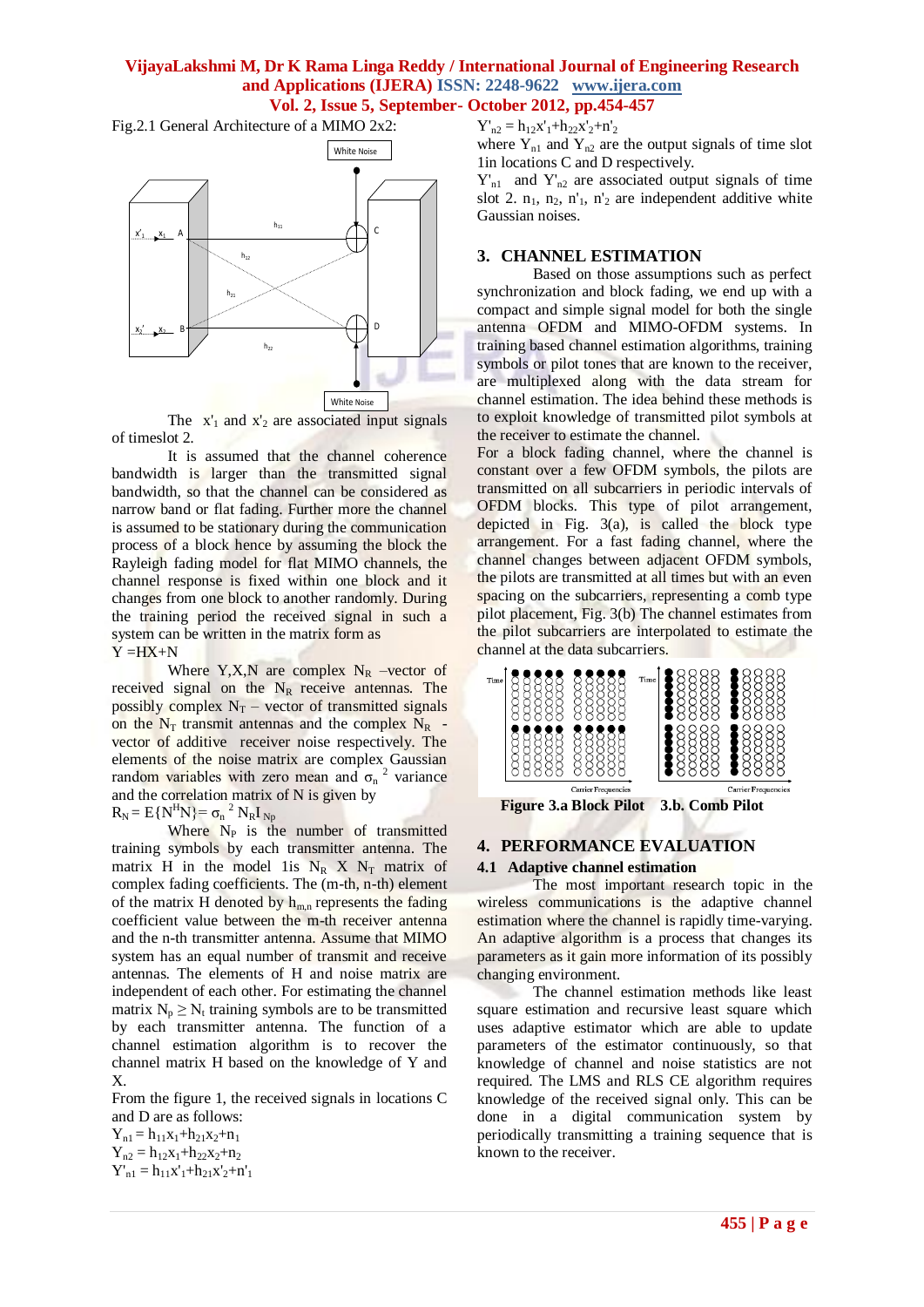## **VijayaLakshmi M, Dr K Rama Linga Reddy / International Journal of Engineering Research and Applications (IJERA) ISSN: 2248-9622 www.ijera.com Vol. 2, Issue 5, September- October 2012, pp.454-457**

Fig.4.1.The adaptive channel estimation scheme:



#### **4.2 MMSE estimators**

If the channel vector g is Gaussian and uncorrelated with the channel noise n, the MMSE estimate of g becomes

 $MMSE = Rgyy R_{yy}^{-1}y$ 

where

 $R_{gy} = E\{gy^H\} = R_{gg}F^HX^H$ 

 $R_{yy} = E{yy}^H$  =  $XFR_{gg}F^HX^H + \sigma_n^2I_N$ 

are the cross covariance matrix between g and y and the auto

covariance matrix of y which are assumed to be known.

MMSE generates the frequency domain MMSE estimate  $\hat{h}$  MMSE by

 $MMSE = \hat{g} MMSE = FQ_{MMSE}F^{H}X^{H}_{y}$ 

Where QMMSE can be shown to be

 $QMMSE=Rgg[(F^HX^HXF)^{-1} \sigma_n^2+Rgg]^{-1}(F^HX^HXF)^{-1}.$ 

## **4.3 LS estimators**

The Least square (LS) estimator used in the channel to estimate the impulse response g minimizes the factor  $(y-XFg)^{H}(y-XFg)$  and generates

 $LS = FQ_{LS}F^{H}X^{H}y$ 

Where  $Q_{LS} = (F^H X^H X F)^{-1}$ 

 $h_{LS}$  reduces to the following corresponding estimator structure

 $LS = X^{-1}y$ ,

LS estimator is equivalent to the zero-forcing estimator

#### **4.4 Least Mean Square**

The signal  $X(n)$  is transmitted via a timevarying channel  $H(n)$ , and corrupted by an additive noise. The main aim of most channel estimation algorithms is to minimize the mean squared error i.e., between the received signal and its estimate .In the Fig 4.1, we have unknown multipath fading channel, that has to be estimated with an adaptive filter whose weight are updated based on some criterion so that coefficients of adaptive filter should be as close as possible to the unknown channel. The output from the channel can be expressed as:

 $Y(n)=X(n)H(n)+W(n)$ 

Output of adaptive filter is given as

 $P(n)=W_{\text{esti}}(n)X(n)$ 

Where  $W_{\text{esti}}$  =estimated channel coefficient at time n. The priori estimated error signal needed to update the weights of the adaptive filter is

e(n)=Y(n)-P(n)= X(n) H(n)+W(n) - W<sub>esti</sub>(n)X(n)

Where  $e(n)$  minimized the mean square error.

Now Cost function for adaptive filter structure given as  $j(n)=E[e(m)e^{*}(m)]$ 

 $j(n)=\zeta_r^{2-C(n)}$  $-C(n)$   $W_{esti}$  (n)-  $W_{esti}$  $(n)C(n)+D(m)$  W

 $T_{\text{esti}}(n)W_{\text{esti}}(n)$ 

Where  $\zeta_r^2$  is variance of received signal.

 $C(m)=[(X(n)Y(n)]$  is the cross correlation vector between input vector and received vector.

 $D(m) = E[X(n)X^{T}(n)]$  is the corelation matrix between input Gradient of cost function j(n) is given as

 $\Delta j(n) = 2C(n) + 2D(m) W_{\text{esti}}$  (n)

 $= -2X(n)Y^*(n)+2X(n)X(n)$  W<sub>esti</sub> (n)

By using this **least mean square** equation is given as **W**<sub>esti</sub>  $(n+1) = W_{esti}(n) - 1/2ηX(n)e^{*}(n)$ 

Where, Westi  $(n+1)$ =weighted vector and  $\eta$ =LMS step size

### **4.5 Recursive Least Square**

**Recursive Least Square** RLS algorithm required all the past sample of input and estimated output at each iteration. The objective function of a RLS CE algorithm is defined as an exponential weighted sum of errors square.

 $C(m) = \sum \lambda^{n-m} e^{H}(n)e(n)+\delta \lambda^{m}H^{H}(n)H(n)$  Where δ=positive real no. called regularization parameter, e(n) is the prior estimation error, and  $\lambda$  is the exponential forgetting factor with  $0 < \tilde{e} \lambda < 1$ . The prior estimation error is the difference between the desired response and estimation signal. Prior estimation error is given as

 $e(n) = W<sup>H</sup>(n)x(n)$ 

The objective function is minimized by taking the partial derivatives with respect to  $W(n)$ and setting the results equal to zero.

 $W(n)=R^{-1}(n) R_{sh}(n)$ 

Where  $R^{-1}(n)$  = auto covariance matrix

 $R_{sh}(n)$ = cross covariance matrix

Now from this **Recursive Least Square** equation is given as

## $H(n)=H(n-1)+K(m)[W(n)-H<sup>H</sup>(n-1)X(n)]<sup>H</sup>$ **H(n-1)+K(m)ε<sup>H</sup> (n**)

Where  $\varepsilon(n)$ = W(n)-H<sup>H</sup>(n-1)X(n) and K(m)=  $R^{-1}(n)X(n)$  OFDM system parameters used in the simulation are indicated in Table I.

We assume to have perfect synchronization since the aim is to observe channel estimation performance. We have chosen the guard interval to be greater than the maximum delay spread in order to avoid inter-symbol interference. The simulation parameters to achieve those results are shown in the table.